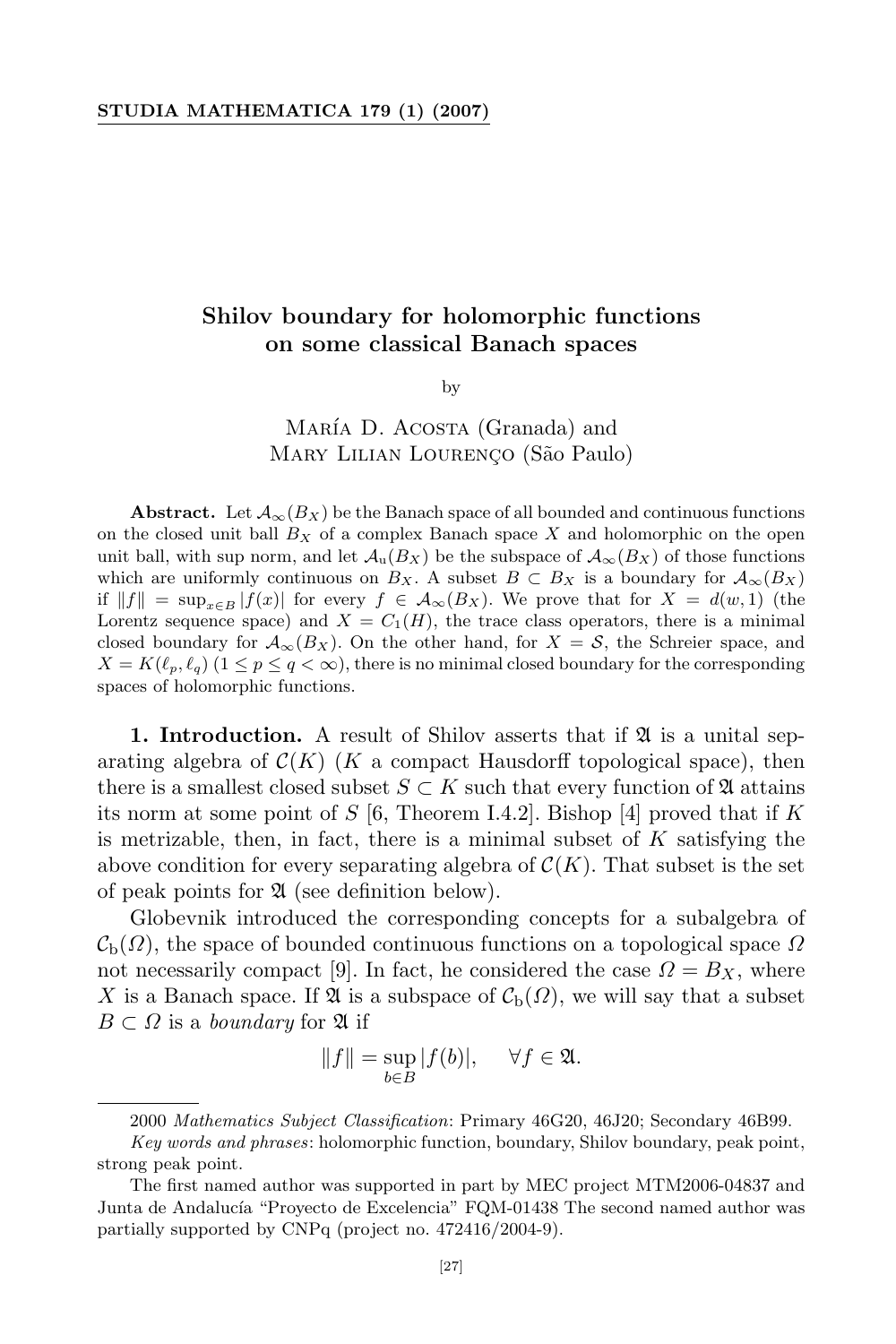If there is a closed boundary  $B$  that is contained in all closed boundaries for  $\mathfrak{A}$ , we will say that B is the *Shilov boundary* of  $\mathfrak{A}$ .

If X is a complex Banach space, we will denote by  $\mathcal{A}_{\mathfrak{u}}(B_X)$  the space of uniformly continuous functions on the closed unit ball of X which are holomorphic on the open unit ball. Globevnik [9] described the boundaries of  $\mathcal{A}_{\mathrm{u}}(B_{c_0})$ . As a consequence of the description, he showed that this algebra has no Shilov boundary. Aron, Choi, Lourenço and Paques [3] gave examples of boundaries for  $\mathcal{A}_{u}(B_{\ell_{\infty}})$  and proved that there is no Shilov boundary for this algebra. They also showed that the unit sphere of  $\ell_1$  is the Shilov boundary for  $\mathcal{A}_{\mathbf{u}}(B_{\ell_1}).$ 

Moraes and Romero [14] gave a characterization of the boundaries of  $\mathcal{A}_{\mathfrak{u}}(B_{d_*(w,1)}),$  where  $d_*(w,1)$  is the canonical predual of the Lorentz sequence space  $d(w, 1)$  when  $w = (1/n)$ . Later Acosta, Moraes and Romero [2] generalized that characterization proving it for any space  $d_*(w, 1)$  and obtained another one in terms of the strong peak sets of the unit ball. In this case, there is no Shilov boundary. Choi, García, Kim and Maestre [5] proved that there is no Shilov boundary for  $\mathcal{A}_{\mathbf{u}}(B_{C(K)}),$  when K is infinite and scattered. Acosta showed the same result for every infinite K and also proved that for this space the set of extreme points of the unit ball of  $C(K)$  is a boundary for  $\mathcal{A}_{\mathbf{u}}(B_{C(K)})$  (see [1]).

Before going on it is convenient to recall some definitions. Let  $A$  be a function space on a metric space  $\Omega$ . An element  $y \in \Omega$  is called a *peak point* for A if there is some  $f \in \mathcal{A}$  such that  $f(y) = 1$  and  $|f(x)| < 1$  for all  $x \in \Omega \setminus \{y\}$ . In this case we say that f peaks at y. An element  $y \in \Omega$  is called a *strong peak point* for A if there is some  $f \in A$  satisfying  $f(y) = 1$ and such that given any  $\varepsilon > 0$  there is some  $\delta > 0$  such that  $dist(x, y) > \varepsilon$ implies that  $|f(x)| < 1 - \delta$ . It is clear that every closed boundary for A contains all the strong peak points.

In this paper we prove that there is no Shilov boundary for  $\mathcal{A}_u(B_X)$  when X is the Schreier space or the space  $K(\ell_p, \ell_q)$   $(1 \leq p \leq q < \infty)$ . For the spaces  $X = C_1(H)$ , the trace class operators on a complex Hilbert space H, or  $X = d(w, 1)$ , the Shilov boundary for  $\mathcal{A}_{\mathfrak{u}}(B_X)$  exists. In fact, all the points in the unit sphere of  $d(w, 1)$  are strong peak points for  $\mathcal{A}_{u}(B_{d(w,1)}),$ and so in this case the Shilov boundary is the unit sphere. For  $\ell_1$  the same result holds. That fact was proved in [3] for the finitely supported sequences in the unit sphere. If K is infinite, we also prove that there are no strong peak points for  $\mathcal{A}_{\mathbf{u}}(B_{C(K)})$ . The set of peak points for  $\mathcal{A}_{\mathbf{u}}(B_{C(K)})$  is the set of extreme points of  $B_{C(K)}$  if K is separable.

Throughout this paper, all the Banach spaces considered are complex. For a Banach space  $X, B_X$  and  $S_X$  will be the closed unit ball and the unit sphere of X, respectively. We will denote by  $\mathcal{A}_{\infty}(B_X)$  the Banach space of all bounded and continuous functions on  $B<sub>X</sub>$  which are holomorphic on the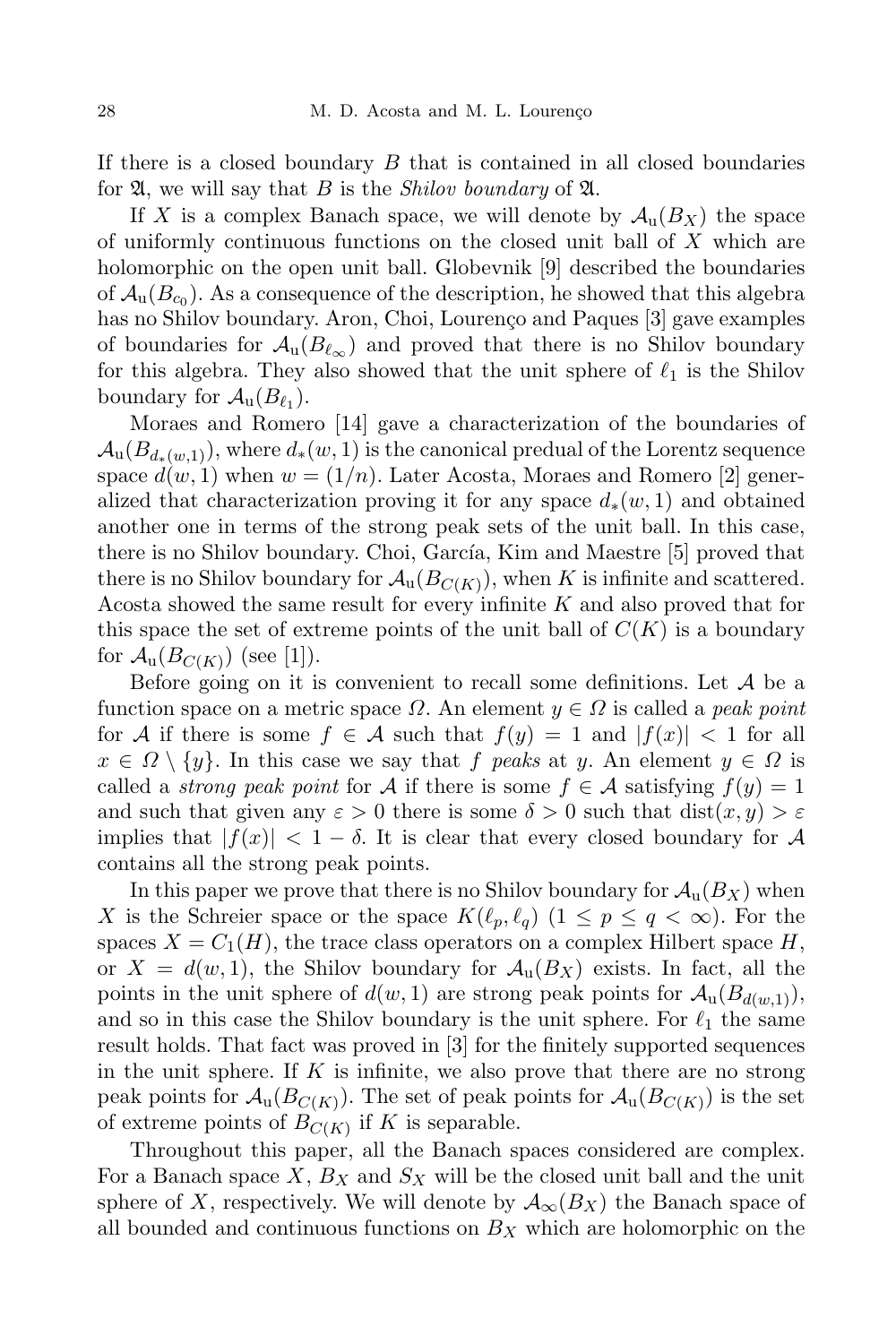open unit ball, and by  $\mathcal{A}_{u}(B_X)$  the space of all functions in  $\mathcal{A}_{\infty}(B_X)$  which are uniformly continuous.

2. Existence of the Shilov boundary on the Lorentz sequence space. Given a decreasing sequence  $w$  of positive real numbers satisfying  $w_1 = 1$  and  $w \in c_0 \setminus \ell_1$ , the complex Lorentz sequence space  $d(w, 1)$  is given by

$$
d(w,1) = \left\{ x : \mathbb{N} \to \mathbb{C} : \sup \left\{ \sum_{n=1}^{\infty} |x(\sigma(n))| w_n : \sigma : \mathbb{N} \to \mathbb{N} \text{ injective} \right\} < \infty \right\}.
$$

The norm is given by

$$
||x|| = \sup \left\{ \sum_{n=1}^{\infty} w_n |x(\sigma(n))| : \sigma : \mathbb{N} \to \mathbb{N} \text{ injective} \right\} \quad (x \in d(w, 1)).
$$

It is well known and easy to verify that the above supremum is attained for the decreasing rearrangement of x. The usual vector basis  $(e_n)$  is a monotone Schauder basis (see [12]).

A canonical predual  $d_*(w, 1)$  of  $d(w, 1)$  is given by

$$
d_{*}(w, 1) = \left\{ x \in c_0 : \lim_{n} \frac{\sum_{k=1}^{n} x^{*}(k)}{W_n} = 0 \right\}
$$

where  $W_n = \sum_{k=1}^n w_k$  and  $x^*$  is the decreasing rearrangement of x. This space is a Banach space endowed with the norm

$$
||x|| = \sup_{n} \left\{ \frac{\sum_{k=1}^{n} x^*(k)}{W_n} \right\}
$$

(see [16] and [7]).  $d_*(w, 1)$  has a Schauder basis whose sequence of biorthogonal functionals is, in fact, the canonical basis of  $d(w, 1)$ .

We begin by presenting some useful lemmas.

LEMMA 2.1. If  $(z_n)$  is a bounded sequence of complex numbers such that the sequence  $(1+|z_n|-|1+z_n|)$  converges to zero, then so does  $(|z_n|-z_n)$ .

Proof. We consider the following identity for a complex number z:

$$
(1+|z|-|1+z|)^2 = 1+|z|^2+2|z|+|1+z|^2-2(1+|z|)
$$
  
= 2(Re  $z - |z|$ ) + 2(1+|z|)(1+|z|-|1+z|).

If we apply the above identity to the sequence  $(z_n)$  and use the assumption, we find that the sequence  $(|z_n| - \text{Re } z_n)$  converges to zero.

Now if we consider the expression

$$
(|z| - \text{Re } z)^2 = 2(\text{Re } z)^2 + (\text{Im } z)^2 - 2|z| \text{ Re } z
$$
  
= 
$$
(\text{Im } z)^2 + 2(\text{Re } z - |z|) \text{ Re } z,
$$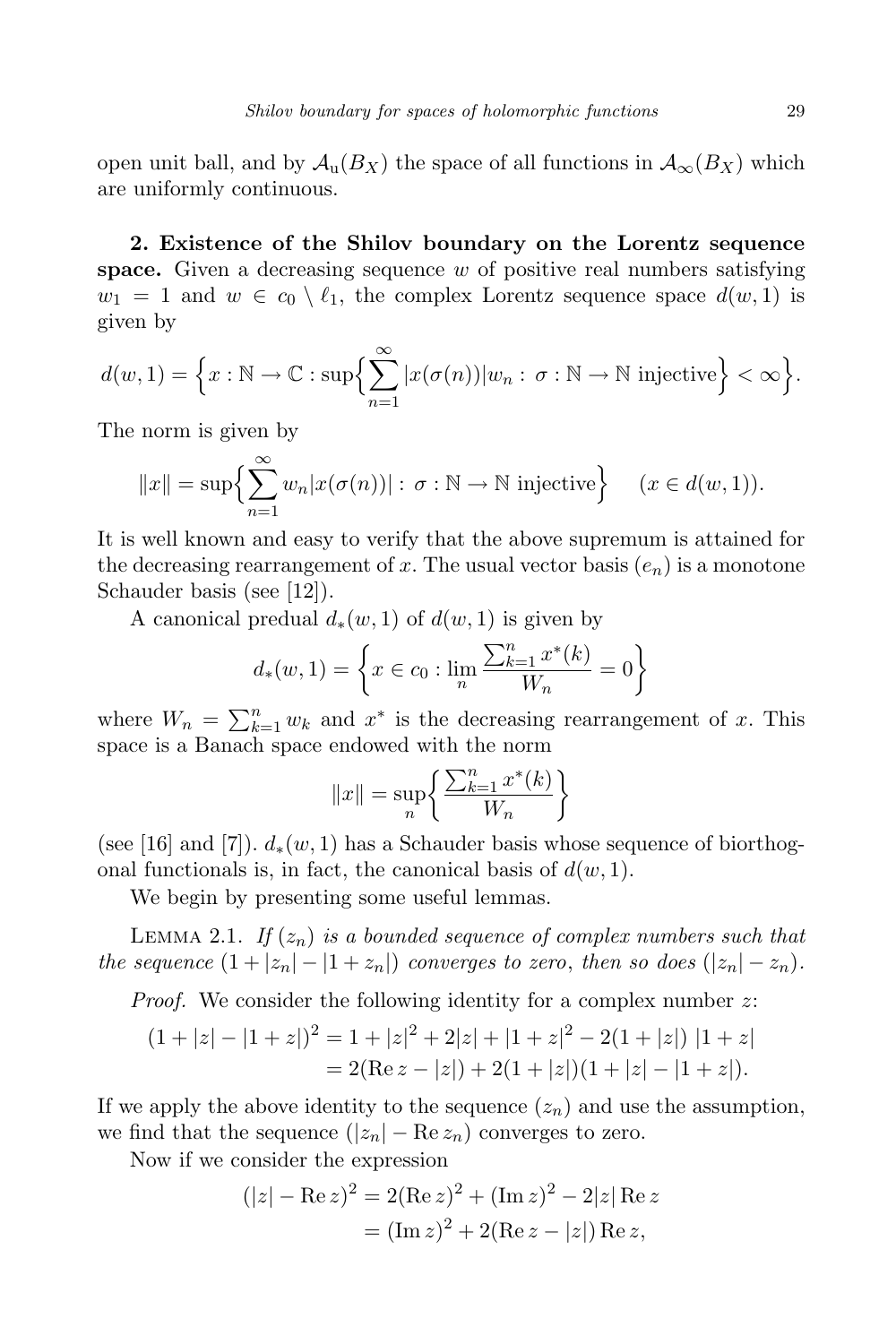and we apply the identity to the sequence  $(z_n)$ , we deduce that  $\text{Im } z_n \to 0$ . Hence

$$
|z_n| - z_n = |z_n| - \text{Re } z_n - i \,\text{Im } z_n \to 0.
$$

LEMMA 2.2 ([3, Lemma 9]). Let  $0 < a < 1$ . The real-valued function given by

$$
g_a(x) = \left(1 + \frac{x}{1-a}\right)\left(1 + \frac{1-x}{a}\right) \quad (x \in \mathbb{R})
$$

attains its maximum at  $x = a$  and

$$
g_a(x) < g_a(a) = \frac{1}{a(1-a)}, \quad \forall x \in \mathbb{R} \setminus \{a\}.
$$

LEMMA 2.3. The set of peak points in  $S_X$  for  $\mathcal{A}_{\infty}(B_X)$  is invariant under surjective linear isometries on X. The same holds for the set of strong peak points in  $S_X$ .

By the maximum modulus theorem, every peak point for a subspace of  $\mathcal{A}_{\infty}(B_X)$  belongs to  $S_X$ . As a consequence, so does every strong peak point. The following result shows the converse for the subspace of all polynomials on  $d(w, 1)$ .

THEOREM 2.4. The set of strong peak points for the space of polynomials of degree less than or equal to 2 on  $d(w, 1)$  contains the unit sphere of  $d(w, 1)$ .

*Proof.* Let  $y_0 \in S_{d(w,1)}$ . By Lemma 2.3 we can assume that supp  $y_0$  is an interval of positive integers containing {1} and

(1)  $y_0(j) \in \mathbb{R}^+, \quad \forall j \in \text{supp } y_0, \quad y_0(n) \ge y_0(n+1), \quad \forall n \in \mathbb{N}.$ 

We will prove that  $y_0$  is a strong peak point for  $\mathcal{A}_u(d(w, 1))$ .

If the support of  $y_0$  contains just one element, then  $y_0 = e_1$  and it is sufficient to consider the first-degree polynomial given by

$$
f(x) = 1 + x(1) \quad (x \in d(w, 1)).
$$

Clearly  $||f|| = 2 = f(y_0)$ . By using the fact that in  $S_{d(w,1)}$  the weak and  $\sigma(d(w, 1), d_*(w, 1))$  convergences coincide ([16, Proposition 2.2] and [10, Corollary III.2.15]) and that every point of the unit sphere is a point of weak-norm continuity of the unit ball [13, Proposition 4], it is easily checked that f strongly peaks in the unit ball at  $y_0$ .

Now assume that  $J := \sup y_0$  has at least two elements. Since  $||y_0|| = 1$ , by (1), we know that  $\sum_{i\in J} w_i y_0(i) = 1$  and so  $0 < w_i y_0(i) < 1$  for every  $i \in J$ .

For every  $k \in J$  we define

$$
f_k(x) = \frac{1}{M_k} \bigg( 1 + \frac{w_k x(k)}{1 - w_k y_0(k)} \bigg) \bigg( 1 + \frac{1}{w_k y_0(k)} \sum_{j \in J \backslash \{k\}} w_j x(j) \bigg) \qquad (x \in d(w, 1)),
$$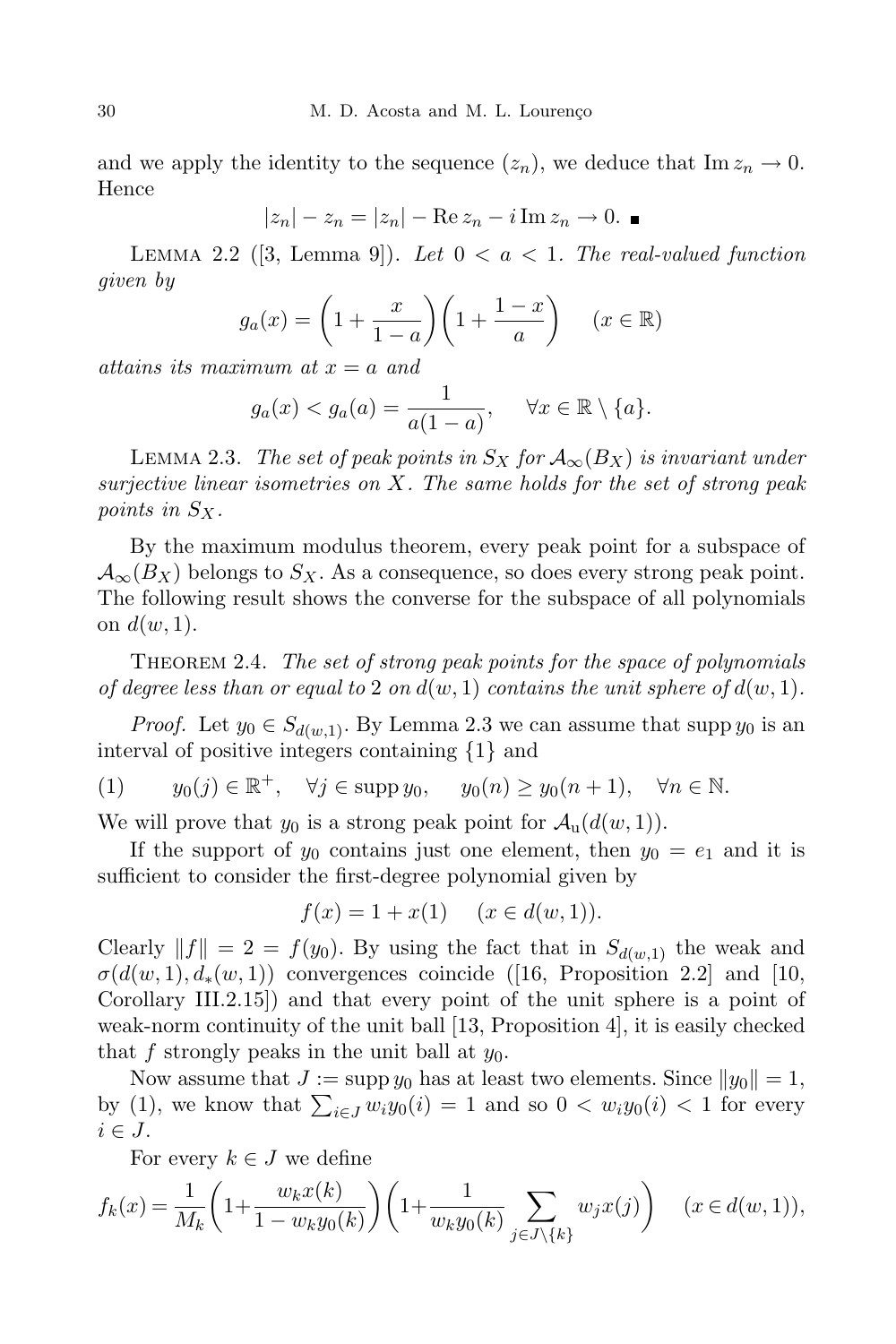where

$$
M_k = \frac{1}{w_k y_0(k)(1 - w_k y_0(k))}.
$$

Then  $f_k$  is clearly a non-homogeneous polynomial on  $d(w, 1)$  of degree 2 and  $f_k(y_0) = 1$ . We will check that  $||f_k|| = 1$ .

If  $x \in B_{d(w,1)}$ , then

$$
(2) \quad |f_k(x)| = \frac{1}{M_k} \left| 1 + \frac{w_k x(k)}{1 - w_k y_0(k)} \right| \left| 1 + \frac{1}{w_k y_0(k)} \sum_{j \in J \setminus \{k\}} w_j x(j) \right|
$$
  

$$
\leq \frac{1}{M_k} \left( 1 + \frac{w_k |x(k)|}{1 - w_k y_0(k)} \right) \left( 1 + \frac{1}{w_k y_0(k)} \sum_{j \in J \setminus \{k\}} |w_j x(j)| \right)
$$
  

$$
\leq \frac{1}{M_k} \left( 1 + \frac{w_k |x(k)|}{1 - w_k y_0(k)} \right) \left( 1 + \frac{1 - w_k |x(k)|}{w_k y_0(k)} \right) \quad \text{(since } x \in B_X\text{)}
$$
  

$$
\leq \frac{1}{M_k} \left( 1 + \frac{w_k y_0(k)}{1 - w_k y_0(k)} \right) \left( 1 + \frac{1 - w_k y_0(k)}{w_k y_0(k)} \right) \quad \text{(by Lemma 2.2)}
$$
  

$$
= 1.
$$

Hence  $||f_k|| = 1$ .

Our intention is to show that  $y_0$  is a strong peak point for the space of second-degree polynomials. To this end, we will prove that

(3) 
$$
x_n \in B_{d(w,1)}, \forall n, \quad |f_k(x_n)| \to 1 \Rightarrow x_n(k) \to y_0(k).
$$

For every fixed  $k$ , we write

$$
u_n = \frac{w_k x_n(k)}{1 - w_k y_0(k)}, \quad v_n = \sum_{\substack{j \in J \\ j \neq k}} \frac{w_j x_n(j)}{w_k y_0(k)}.
$$

We rewrite the inequality  $(2)$  in terms of the above sequences:

$$
|f_k(x_n)| = \frac{1}{M_k} |1 + u_n| |1 + v_n| \le \frac{1}{M_k} (1 + |u_n|)(1 + |v_n|) \le 1.
$$

If we assume that  $|f_k(x_n)| \to 1$  as  $n \to \infty$ , then the sequence  $(1+v_n)$  has no subsequence converging to zero. From the above inequality we deduce that

$$
|1+u_n|-1-|u_n|\to 0.
$$

Since k is fixed, Lemma 2.1 implies that  $(|u_n| - u_n)$  converges to zero, that is,  $|x_n(k)| - x_n(k) \to 0$  as  $n \to \infty$ . Also by Lemma 2.2, we know that

$$
w_k|x_n(k)| \to w_k y_0(k)
$$
 as  $n \to \infty$ .

Hence we deduce that  $x_n(k) \to y_0(k)$  as  $n \to \infty$ .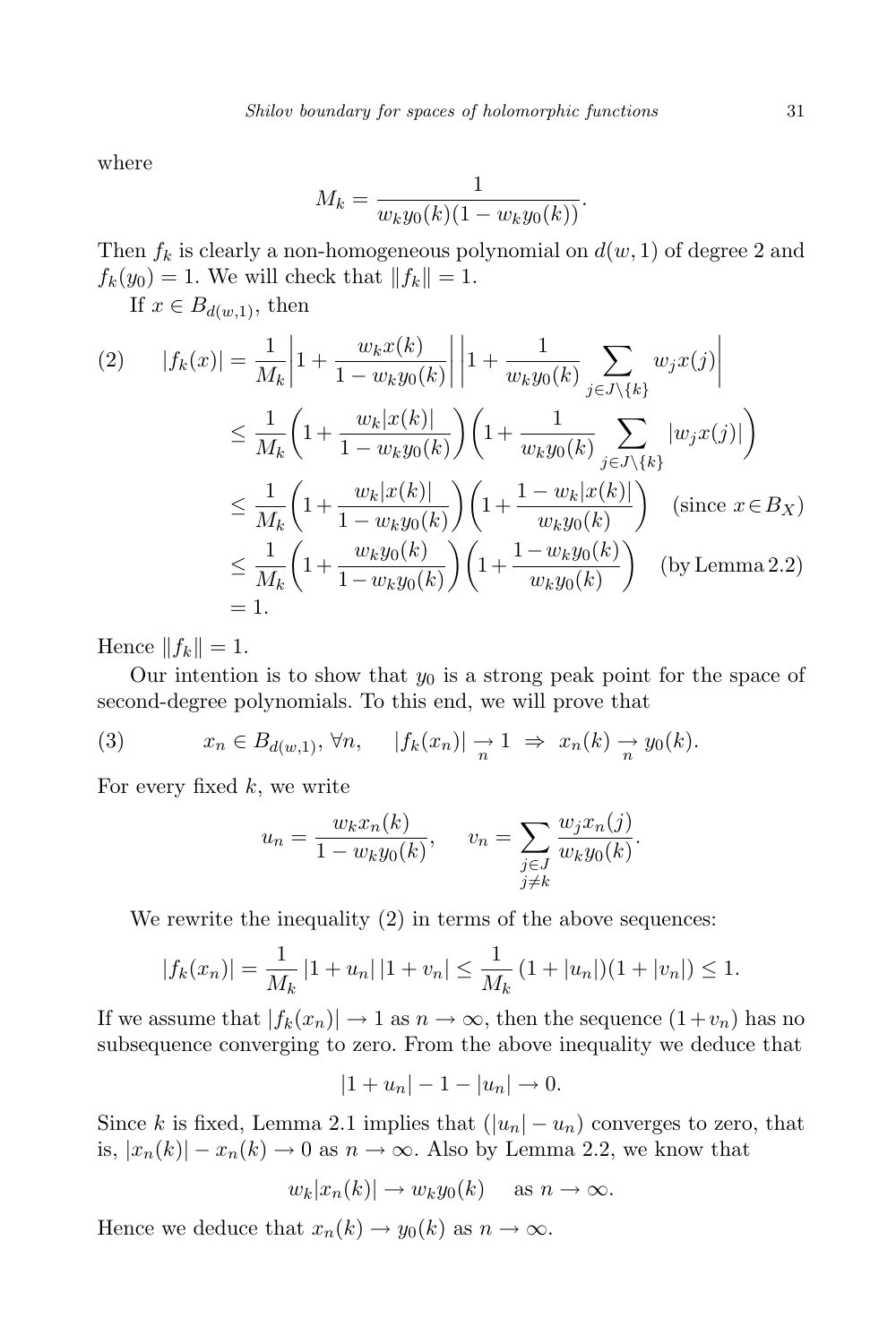Now we choose a sequence  $(\alpha_n)$  in  $\ell_1$  such that supp  $\alpha = J$ ,  $\alpha_n > 0$  for all  $n \in J$  and  $\sum_{n \in J} \alpha_n = 1$ . Define

$$
f(x) = \sum_{k \in J} \alpha_k f_k(x) \quad (x \in B_{d(w,1)}).
$$

Then f is a polynomial of degree at most 2 in  $d(w, 1)$  and  $||f|| \leq 1 = f(y_0)$ .

We now prove that this function strongly peaks in the unit ball of  $d(w, 1)$ at y<sub>0</sub>. So assume that  $|f(x_n)| \to 1$  for some sequence  $(x_n)$  in the unit ball. Then clearly  $f_k(x_n) \to 1$  as  $n \to \infty$  for every  $k \in J$ .

Since  $y_0 \in S_{d(w,1)}$ , by condition (3), we know that  $(x_n)$  converges pointwise to  $y_0$ . All the elements involved in the argument are in the unit ball of  $d(w, 1)$  and so  $(x_n)$  converges to  $y_0$  in the  $\sigma(d(w, 1), d_*(w, 1))$ -topology. Since  $d_*(w, 1)$  is an M-ideal in its dual (see [16, Proposition 2.2] or [10, Examples III.1.4c]), in the unit ball of  $d(w, 1)$ , the weak and weak<sup>\*</sup> topologies coincide on the unit sphere, in view of [10, Corollary III.2.15]. By applying this to the element  $y_0$ , which is the w<sup>\*</sup>-limit of  $(x_n)$ , we see that in fact  $(x_n)$ converges weakly to  $y_0$ . Since all the points of the unit sphere of  $d(w, 1)$  are points of weak-norm continuity [13, Proposition 4], we conclude that  $(x_n)$ converges in norm to  $y_0$  and  $y_0$  is a strong peak point, as we wanted to show.  $\blacksquare$ 

Corollary 2.5. The Shilov boundary for the space of second-degree polynomials on  $d(w, 1)$  is  $S_{d(w, 1)}$ . Hence  $S_{d(w, 1)}$  is also the Shilov boundary for  $\mathcal{A}_{\mathrm{u}}(B_{d(w,1)})$  and  $\mathcal{A}_{\infty}(B_{d(w,1)}).$ 

It is known that all the finitely supported elements in  $S_{\ell_1}$  are strong peak points for the space of second-degree polynomials on  $\ell_1$  [3, Theorem 10]. We now extend that result.

THEOREM 2.6.  $S_{\ell_1}$  is the set of strong peak points for the space of seconddegree polynomials on  $\ell_1$ .

*Proof.* If  $y_0 \in S_{\ell_1}$ , then, by Lemma 2.3, we can assume that  $y_0(n) \geq 0$ for every n. If  $|\text{supp } y_0| = 1$  and  $\{n\} = \text{supp } y_0$ , the function  $x \mapsto 1 + x(n)$ strongly peaks in the unit ball of  $\ell_1$  at  $y_0$ . Otherwise, if  $J := \sup y_0$  satisfies  $|J| \geq 2$ , then the second-degree polynomial given by

$$
f_k(x) := \frac{1}{y_0(k)(1 - y_0(k))} \left(1 + \frac{x(k)}{1 - y_0(k)}\right) \left(1 + \frac{\sum_{i \neq k} x(i)}{y_0(k)}\right) \quad (x \in \ell_1)
$$

satisfies  $f_k(y_0) = 1$ . In view of Lemma 2.2, also  $||f_k|| = 1$  and now we can follow the argument in the proof of Theorem 2.4.  $\blacksquare$ 

3. Boundaries for the Schreier space and  $C(K)$ . A subset  $E =$  ${n_1 < \cdots < n_k}$  of the natural numbers N is said to be *admissible* if  $k \leq n_1$ . The *Schreier space*  $S$  is the completion of the space  $c_{00}$  of all scalar sequences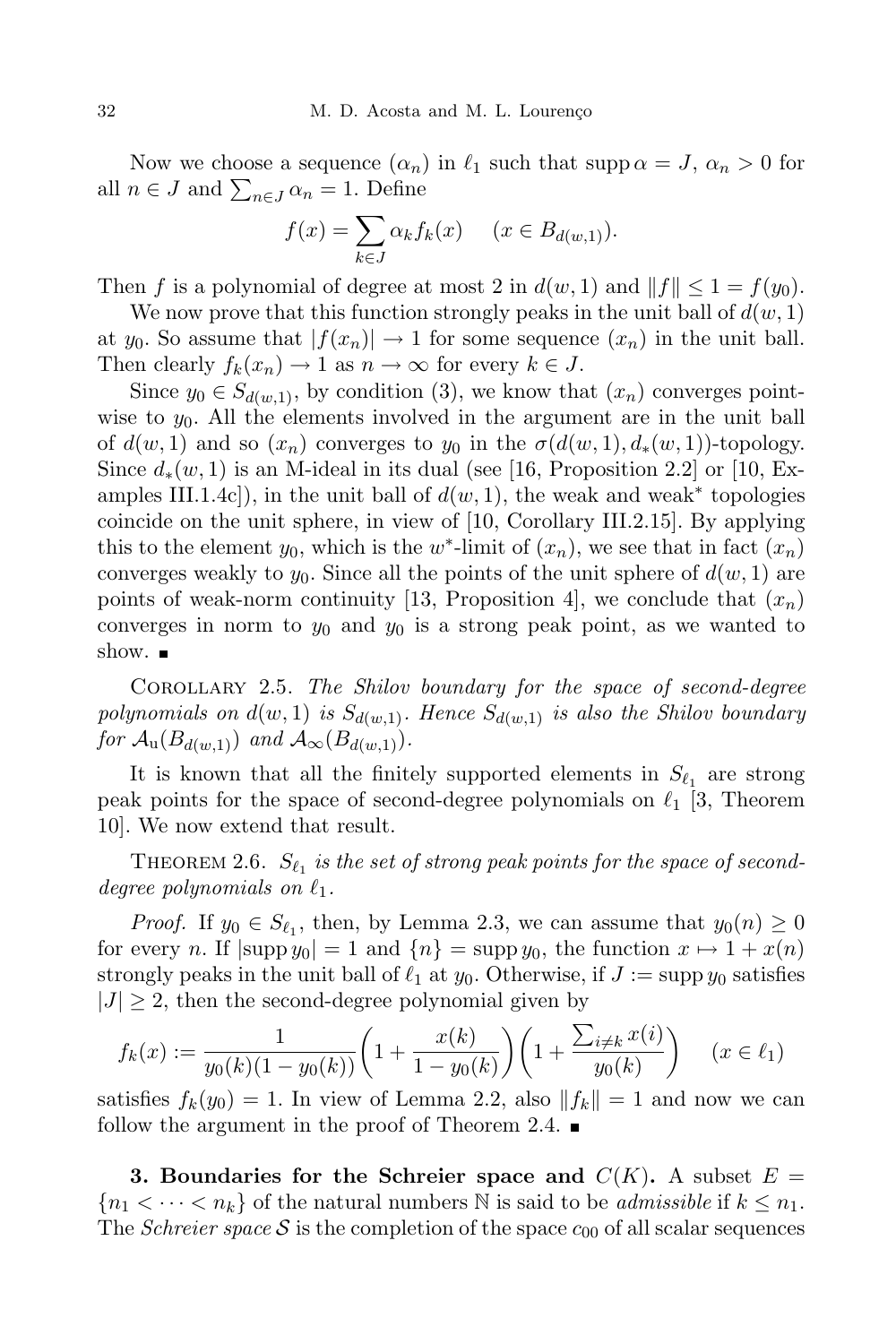of finite support with respect to the norm  $||x|| = \sup \sum_{j \in E} |x_j|$ , where the supremum is taken over all admissible sets  $E$  of natural numbers.

The following theorem shows in particular that the intersection of all boundaries for  $\mathcal{A}_{\infty}(B_{\mathcal{S}})$  is empty.

THEOREM 3.1. Let S be the Schreier space and B be a boundary for  $\mathcal{A}_{\infty}(B_{\mathcal{S}})$ . If  $x_0 \in B$  and  $0 < r < 1$ , then  $B \setminus (x_0 + rB_{\mathcal{S}})$  is a boundary for  $\mathcal{A}_{\infty}(B_{\mathcal{S}})$ . As a consequence, there is no Shilov boundary for  $\mathcal{A}_{\infty}(B_{\mathcal{S}})$ .

*Proof.* Assume that  $h \in \mathcal{A}_{\infty}(B_{\mathcal{S}})$ . For every  $0 < \varepsilon < (1 - r)/2$ , there is  $y_0 \in c_{00}$  such that  $||y_0|| < 1$  and

$$
|h(y_0)| > ||h|| - \varepsilon.
$$

We write  $k = \max \operatorname{supp} y_0$  and denote by  $(P_m)$  the sequence of canonical projections associated to the usual basis of  $S$ . Choose a positive integer n such that  $n > k/(1 - ||y_0||)$  and  $||(I - P_n)(x_0)|| < \varepsilon$ . We will check that  $y_0 + \lambda y \in B_{\mathcal{S}}$  for every  $\lambda \in \mathbb{C}$  with  $|\lambda| = 1$  and  $y = \sum_{j=n+1}^{2n} (1/n) e_j$ .

Let  $A = E \cup F$  be an admissible set such that  $E \subset \{1, ..., k\}$  and  $\min F > k$ . If  $E \neq \emptyset$ , then  $|E| + |F| \leq k$  and

$$
\sum_{i \in E \cup F} |y_0 + \lambda y(i)| \leq \sum_{i \in E} |y_0(i)| + \sum_{i \in F} |y(i)| \leq ||y_0|| + \frac{k}{n} \leq 1.
$$

If  $E = \emptyset$ , then  $\sum_{i \in F} |(y_0 + \lambda y)(i)| = \sum_{i \in F} |y(i)| \le 1$ . So  $||y_0 + \lambda y|| \le 1$ .

By the maximum modulus theorem, there is  $\lambda_0 \in \mathbb{C}$  with  $|\lambda_0| = 1$  such that

$$
|h(y_0 + \lambda_0 y)| \ge |h(y_0)| > ||h|| - \varepsilon.
$$

Fix  $\lambda_1 \in \mathbb{C}$  satisfying  $|\lambda_1| = 1$  and

$$
|h(y_0 + \lambda_0 y) + \lambda_1| = |h(y_0 + \lambda_0 y)| + 1.
$$

Since  $||y|| = 1$  and  $P_n(y) = 0$ , there is  $y^* \in S_{\mathcal{S}}$  such that  $y^*(\lambda_0 y) = 1$ ,  $y^*(e_j) = 0$  for all  $j \leq n$  and so  $y^*(y_0) = 0$ . Now, we define a holomorphic function g by

$$
g(x) := h(x) + \lambda_1 y^*(x) \quad (x \in B_{\mathcal{S}}).
$$

Clearly  $g \in \mathcal{A}_{\infty}(B_{\mathcal{S}})$  and

$$
||h|| - \varepsilon + 1 < |h(y_0)| + 1 \le |h(y_0 + \lambda_0 y)| + y^*(\lambda_0 y)
$$
  
=  $|g(y_0 + \lambda_0 y)| \le ||g|| \le ||h|| + 1.$ 

Since B is a boundary there is  $z_0 \in B$  such that

$$
|g(z_0)| > ||h|| - \varepsilon + 1.
$$

On the other hand,

$$
|g(z_0)| \le |h(z_0)| + |y^*(z_0)| \le ||h|| + |y^*(z_0)| \le ||h|| + 1.
$$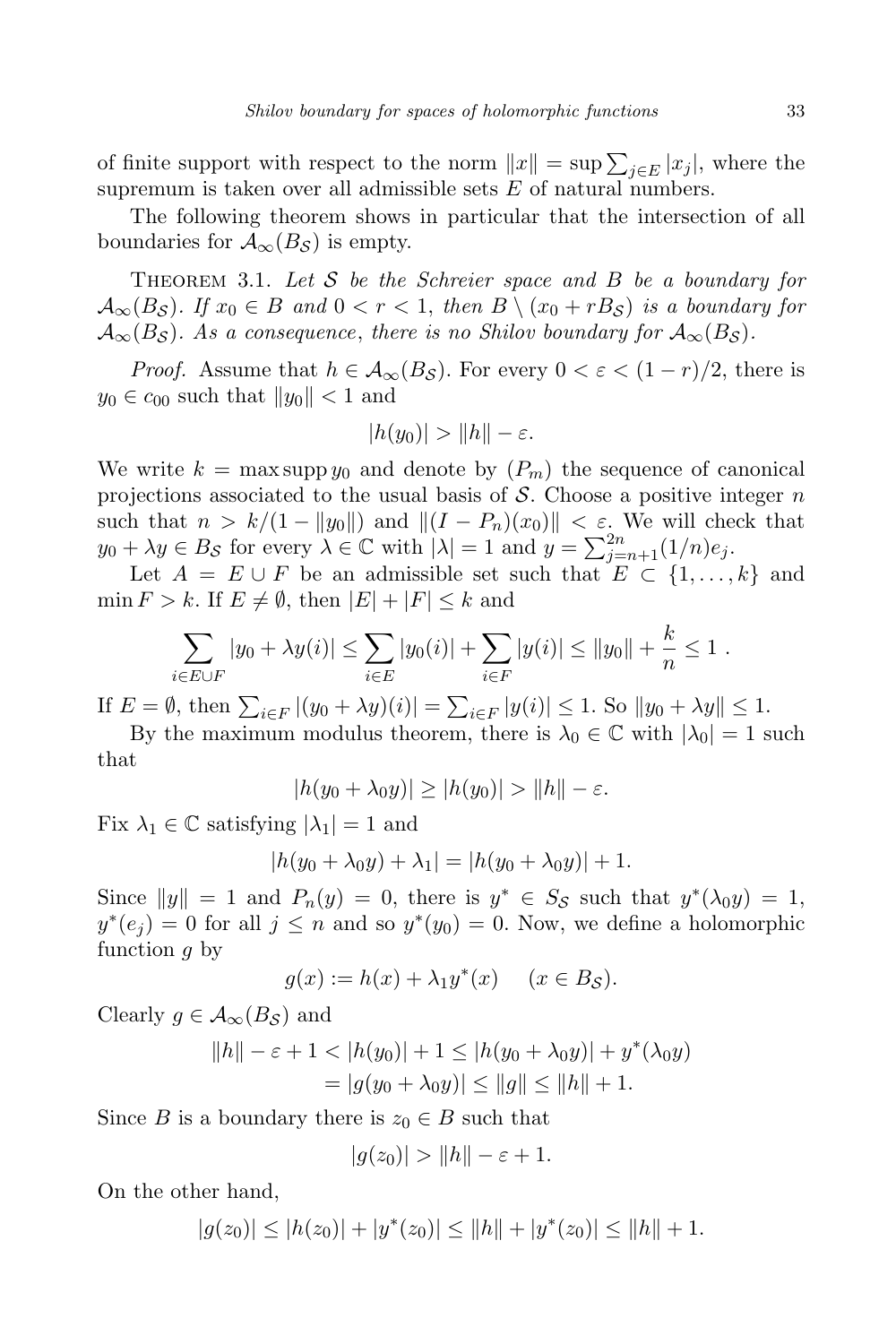This implies  $|y^*(z_0)| > 1 - \varepsilon$ . Hence

$$
||(I - P_n)(z_0)|| \ge |y^*(z_0)| > 1 - \varepsilon.
$$

Consequently,

$$
||z_0 - x_0|| \ge ||(I - P_n)(z_0 - x_0)||
$$
  
\n
$$
\ge ||(I - P_n)(z_0)|| - ||(I - P_n)x_0|| \ge 1 - 2\varepsilon > r.
$$

Also  $|h(z_0)| + 1 \ge ||h|| + 1 - \varepsilon$  and hence  $|h(z_0)| > ||h|| - \varepsilon$ . Therefore  $z_0 \in B \setminus (x_0 + rB_{\mathcal{S}})$  and this set is a boundary for  $\mathcal{A}_{\infty}(B_{\mathcal{S}})$ . As a consequence, the Shilov boundary of this space does not exist.

We recall that a point  $x \in B_X$  is a C-extreme point of the unit ball if

 $(y \in X, ||x + \lambda y|| \leq 1, \forall \lambda \in \mathbb{C}, |\lambda| = 1) \Rightarrow y = 0.$ 

THEOREM 3.2. If  $K$  is any infinite compact Hausdorff topological space, then there are no strong peak points for  $\mathcal{A}_{\infty}(B_{\mathcal{C}(K)})$ . If K is separable, then all the extreme points in  $B_{\mathcal{C}(K)}$  are peak points for the space of first-degree polynomials on  $\mathcal{C}(K)$ .

*Proof.* It is known that every peak point is a  $\mathbb{C}\text{-extreme point } |8$ , Theorem 4. So we will prove that C-extreme points of  $B_{\mathcal{C}(K)}$  are not strong peak points. Assume that  $x_0 \in S_{\mathcal{C}(K)}$  is an extreme point of the unit ball. Since K is infinite, there is a sequence  $(x_n) \subset \mathcal{C}(K)$  satisfying

 $0 \leq x_n \leq 1, \|x_n\| = 1, \forall n, \quad \text{supp } x_n \cap \text{supp } x_m = \emptyset, \forall n \neq m.$ 

Assume that  $h \in B_{\mathcal{A}_{\infty}(B_{\mathcal{C}(K)})}$  with  $h(x_0) = 1$ . Since  $(x_n)$  is equivalent to the  $c_0$ -basis, it converges weakly to zero. Then the sequence  $(x_0(1-x_n))$  is in the unit ball of  $\mathcal{C}(K)$  and converges weakly to  $x_0$ . Since  $\mathcal{C}(K)$  has the Dunford– Pettis property, it also has the polynomial Dunford–Pettis property [15], and so the argument in the proof of [1, Proposition 4.1] shows that

$$
h(x_0(1-x_n)) \to 1.
$$

Since  $x_n$  are non-negative elements in the unit sphere, for every n there is  $t_n \in K$  such that  $x_n(t_n) = 1$  and so

$$
||x_0(1-x_n)-x_0|| \ge ||x_0x_n|| \ge |x_0(t_n)x_n(t_n)| = 1.
$$

Hence  $x_0$  is not a strong peak point for  $\mathcal{A}_{\infty}(B_{\mathcal{C}(K)})$ .

If K is separable and  $\{t_n : n \in \mathbb{N}\}\$ is a dense set in K, we will prove that the function u such that  $u(K) = \{1\}$  is a peak point for the space of first-degree polynomials. In view of Lemma 2.3, this proves the stated assertion.

Define

$$
f(x) := \sum_{n=1}^{\infty} \alpha_n (1 + x(t_n)) \quad (x \in \mathcal{C}(K)),
$$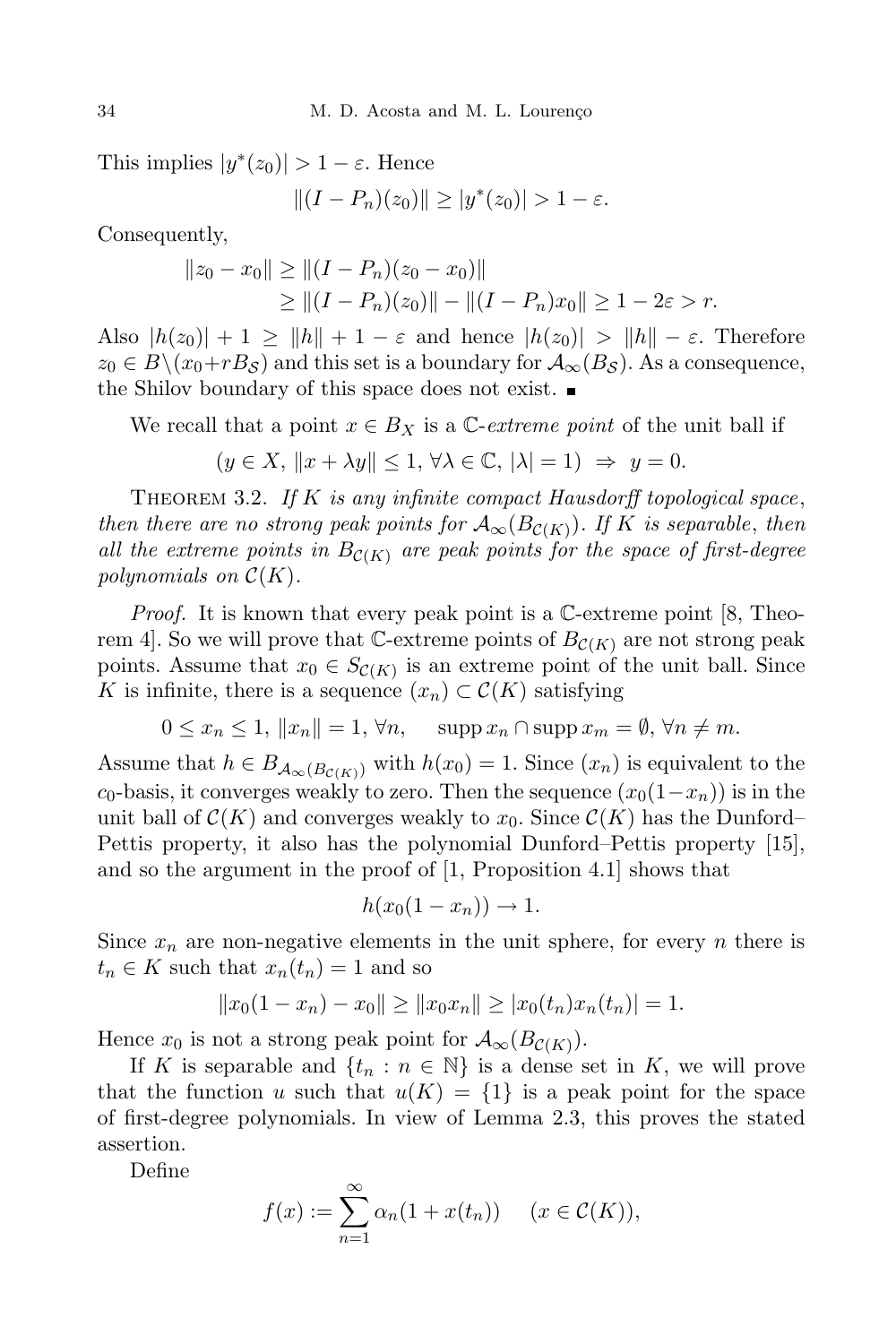where  $(\alpha_n) \subset S_{\ell_1}$  with  $\alpha_n > 0$  for every n. Then f is clearly a first-degree polynomial on  $\mathcal{C}(K)$  and  $f(u) = ||f|| = 2$ . If  $x \in B_{\mathcal{C}(K)}$  and  $|f(x)| = 2$ , then  $|1 + x(t_n)| = 2$  for every n and so  $x(t_n) = 1$  for all n, that is,  $x = u$ .

Since  $\ell_{\infty}$  has a countable subset of functionals that separate points and attain the norm at the same element of the unit ball, we can also obtain:

COROLLARY 3.3 ([3]). All the extreme points in  $B_{\ell_{\infty}}$  are peak points for the space of first-degree polynomials on  $\ell_{\infty}$ .

4. Shilov boundary on the trace class operators. Let  $H$  be a complex Hilbert space. An operator  $T : H \to H$  is called a *trace class* operator if there are orthonormal sequences  $(e_n)$  and  $(f_n)$  in H such that  $T(x) = \sum_{n=1}^{\infty} \lambda_n \langle x, e_n \rangle f_n$  for every  $x \in H$  and the sequence  $(\lambda_n)$  is in  $\ell_1$ . In that case, the norm of T is given by  $||T|| = \sum_{n=1}^{\infty} |\lambda_n|$ . We denote by  $C_1(H)$ the Banach space of all trace class operators on H.

THEOREM 4.1. If H is a complex Hilbert space, then the Shilov boundaries for  $\mathcal{A}_{u}(C_1(H))$  and  $\mathcal{A}_{\infty}(C_1(H))$  both exist and coincide.

*Proof.* Assume that  $\{e_i : i \in I\}$  is an orthonormal basis of H and  $F \subset I$ is any subset. Then the operator  $\Pi_F$  given by

$$
\Pi_F(T) := P_F T P_F \quad (T \in C_1(H)),
$$

where  $P_F(x) = \sum_{i \in F} x(i)e_i$   $(x \in H)$ , is a norm one projection on  $C_1(H)$ . Since Lin $\{e_i \otimes e_j : i, j \in I\}$  is dense in  $C_1(H)$ , for every  $h \in \mathcal{A}_{\infty}(B_{C_1(H)})$ we have

$$
||h|| = \sup_{\substack{F \subset I \\ F \text{ finite}}} ||h \circ \Pi_F||.
$$

For every complex finite-dimensional space  $Y$ , the subset of peak points of  $B_Y$  is a boundary for  $\mathcal{A}_{\text{u}}(B_Y)$  [4, Theorem 1]. We will prove that for every finite subset  $F \subset I$ , every peak point of the unit ball of  $\Pi_F(C_1(H))$  for the space of bounded and continuous functions on the unit ball of  $\Pi_F(C_1(H))$ which are holomorphic on the open unit ball, is a strong peak point for  $\mathcal{A}_\mathrm{u}(B_{C_1(H)}).$ 

Let  $T_0 \in S_{C_1(H)} \cap \Pi_F(C_1(H))$  be a peak point. Then there is a continuous function g on the unit ball of  $\Pi_F(C_1(H))$ , which is holomorphic on the open unit ball and satisfies

 $g(T_0) = ||g|| = 1$  and  $|g(T)| < 1, \forall T \in (B_{C_1(H)} \cap \Pi_F(C_1(H))) \setminus \{T_0\}.$ Now we extend g to  $B_{C_1(H)}$  by

 $\widetilde{g}(T) = g(\Pi_F(T)) \quad (T \in B_{C_1(H)}).$ 

Clearly  $\widetilde{g} \in \mathcal{A}_{\mathfrak{u}}(B_{C_1(H)})$ ,  $\|\widetilde{g}\| \le \|g\| = 1$  and  $\widetilde{g}(T_0) = 1$ . Assume that  $(T_n) \subset B_{C_1(H)}$  with  $|\widetilde{g}(T_n)| \to 1$ , that is,  $|g(H_F(T_n))| \to 1$ . Since  $\Pi_F(C_1(H))$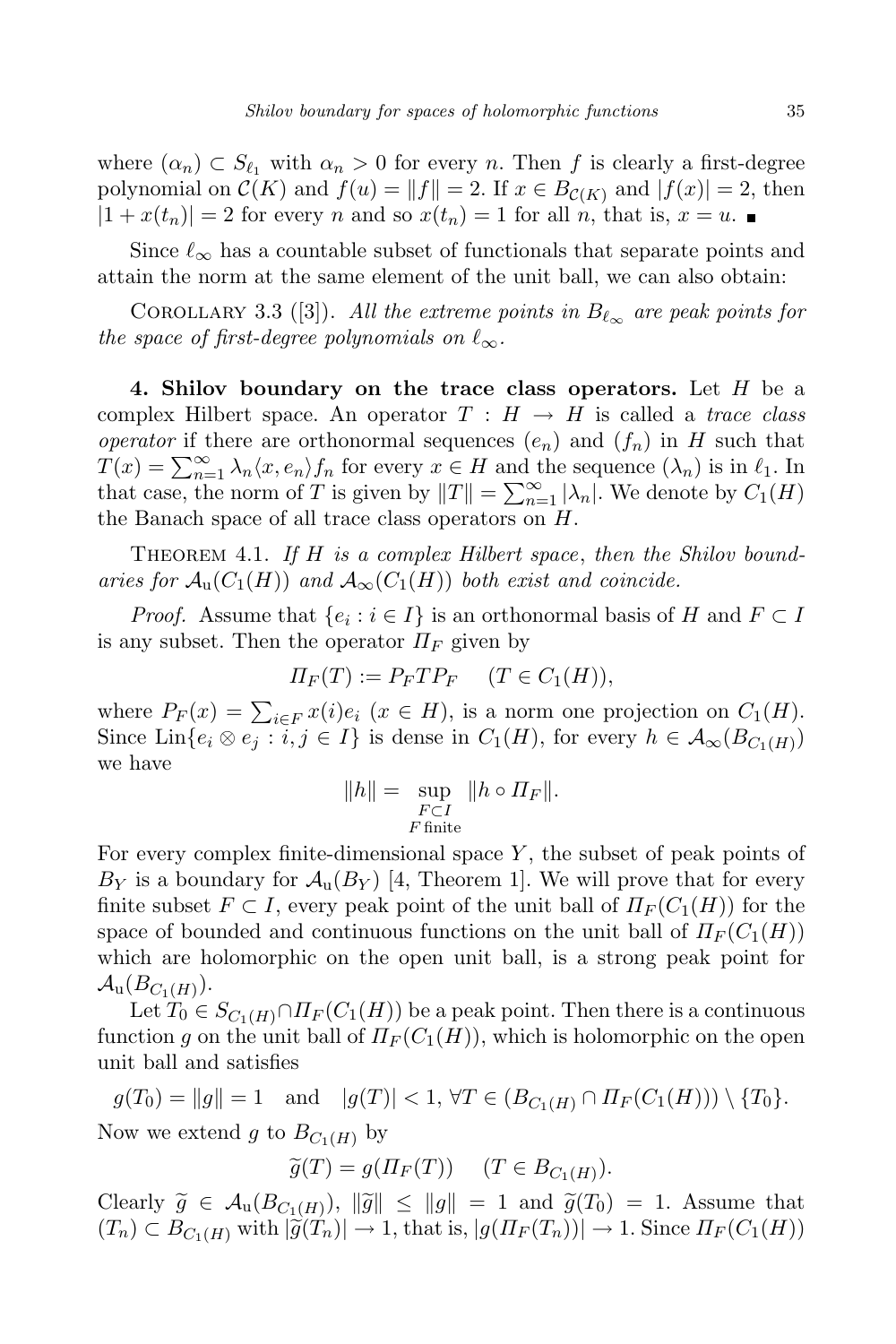is a finite-dimensional space and  $T_0$  is a peak point, we have  $\Pi_F(T_n) \to T_0$ . Since  $||T_0|| = 1$ , it follows that  $||T_F(T_n)|| \rightarrow 1$ . By using [11, Proposition 2.2], we have

$$
||P_F T_n P_F||^2 + ||P_F T_n (I - P_F)||^2 + ||(I - P_F) T_n P_F||^2 + ||(I - P_F) T_n (I - P_F)||^2
$$
  
\n
$$
\leq ||T_n||^2 \leq 1,
$$

and so  $||H_F (T_n) - T_n|| = ||P_F T_n P_F - T_n|| \to 0$ . Since we know that  $(H_F (T_n))$ converges to  $T_0$ , so does  $(T_n)$ , and  $T_0$  is a strong peak point, as we wanted to show. Since the strong peak points are contained in any closed boundary and in this case the set of strong peak points is a boundary for  $\mathcal{A}_{\mathbf{u}}(B_{C_1(H)}),$ the Shilov boundary for this space is the closure of the set of strong peak points of  $\mathcal{A}_{\mathbf{u}}(B_{C_1(H)})$ . The same argument works for  $\mathcal{A}_{\infty}(B_{C_1(H)})$ .

**5. Boundaries for**  $K(\ell_p, \ell_q)$ . We now study the properties of the boundaries for  $\mathcal{A}_{\infty}(B_X)$ , where X is the space of all compact operators on  $\ell_p$  for  $1 \leq p < \infty$ .

THEOREM 5.1. If  $1 \leq p \leq q < \infty$ , then there is no Shilov boundary for  ${\cal A}_\infty(B_{K(\ell_p,\ell_q)})$ . In fact, if  $B$  is a boundary for  ${\cal A}_\infty(B_{K(\ell_p,\ell_q)}),\,0 < r < 1$  and  $S_0 \in B,$  then  $B \setminus (S_0+rB_{K(\ell_p, \ell_q)})$  is also a boundary for  $\mathcal{A}_\infty(B_{K(\ell_p, \ell_q)})$ . There are closed boundaries A, B for  $\mathcal{A}_{\infty}(B_{K(\ell_p,\ell_q)})$  such that  $\text{dist}(A,B) \geq 1$ . The same assertions hold for  $\mathcal{A}_{\mathbf{u}}(B_{K(\ell_p,\ell_q)}).$ 

*Proof.* We denote by  $(P_n)$  and  $(Q_n)$  the sequences of canonical projections associated to the usual bases of  $\ell_p$  and  $\ell_q$ , respectively.

Assume that  $B \subset B_{K(\ell_p,\ell_q)}$  is a boundary for  $\mathcal{A}_{\infty}(B_{K(\ell_p,\ell_q)})$ ,  $0 < r < 1$ and  $S_0 \in B$ . If  $h \in \mathcal{A}_{\infty}(B_{K(\ell_p,\ell_q)})$  and  $0 < \varepsilon < (1-r)/3$ , then there are  $N \in \mathbb{N}$  and  $F \in B_{K(\ell_p,\ell_q)}$  which satisfy  $Q_N FP_N = F$  and

$$
|h(F)| > ||h|| - \varepsilon.
$$

Since  $S_0$  is a compact operator, there exists  $n > N$  with

$$
||(I - Q_n)S_0(I - P_n)|| < \varepsilon.
$$

Choose  $R \in S_{K(\ell_p,\ell_q)}$  such that

$$
(I - Q_n)R(I - P_n) = R,
$$

and  $x_0 \in S_{\ell_p}$  satisfying  $P_n x_0 = 0$  and  $||R(x_0)|| = 1$ . Then there exists  $y^* \in S_{\ell_q^*}$  with  $Q_n^*(y^*) = 0$  and  $y^*(R(x_0)) = 1$ . Notice that  $||F + \lambda R|| \le 1$  for every complex number  $\lambda$  with  $|\lambda| = 1$ . By the maximum modulus theorem, there is  $\lambda_0 \in \mathbb{C}$  such that  $|\lambda_0| = 1$  and

$$
|h(F)| \le |h(F + \lambda_0 R)| \le \sup_{|\lambda|=1} |h(F + \lambda R)|.
$$

If  $\lambda_1 \in \mathbb{C}$  is a modulus one scalar satisfying

$$
|h(F + \lambda_0 R) + \lambda_1 y^* (\lambda_0 R(x_0))| = |h(F + \lambda_0 R)| + 1,
$$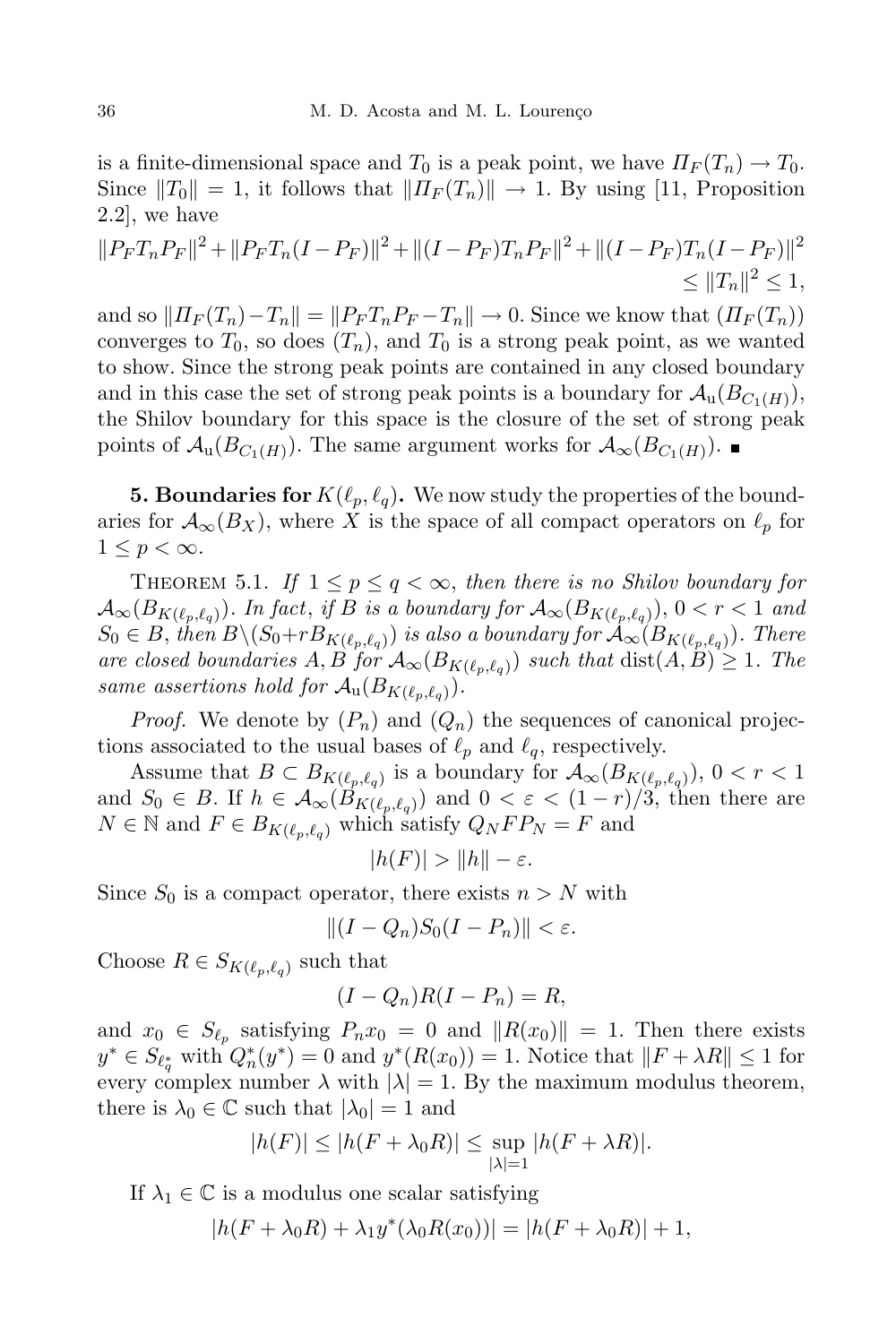we define a holomorphic function  $q$  by

$$
g(T) := h(T) + \lambda_1 y^*(Tx_0) \quad (T \in B_{K(\ell_p, \ell_q)}).
$$

Clearly  $g \in \mathcal{A}_{\infty}(B_{K(\ell_p,\ell_q)})$  and

$$
||g|| \ge |g(F + \lambda_0 R)| = |h(F + \lambda_0 R) + \lambda_1 y^* (\lambda_0 R x_0)|
$$
  
=  $|h(F + \lambda_0 R)| + 1 \ge |h(F)| + |y^* (Rx_0)| > ||h|| - \varepsilon + 1.$ 

Since B is a boundary for  $\mathcal{A}_{\infty}(B_{K(\ell_p,\ell_q)})$ , there is  $S \in B$  such that  $|g(S)| >$  $||g|| - \varepsilon$ . Hence

(4) 
$$
||h|| - 2\varepsilon + 1 \le ||g|| - \varepsilon < |g(S)| \le |h(S)| + |y^*(Sx_0)|,
$$

and so

$$
|y^*(Sx_0)| \ge 1 - 2\varepsilon.
$$

By the choice of  $x_0$  and  $y^*$ ,

 $||(I - Q_n)S(I - P_n)|| \ge |y^*(I - Q_n)S(I - P_n)x_0| = |y^*(Sx_0)| \ge 1 - 2\varepsilon.$ Finally, we deduce that

$$
||S - S_0|| \ge ||(I - Q_n)(S - S_0)(I - P_n)||
$$
  
\n
$$
\ge ||(I - Q_n)S(I - P_n)|| - ||(I - Q_n)S_0(I - P_n)|| \ge 1 - 3\varepsilon > r.
$$

From inequality (4), we also obtain

$$
|h(S)| \ge ||h|| - 2\varepsilon.
$$

We have just proved that  $B \setminus (S_0 + rB_{K(\ell_p, \ell_q)})$  is a boundary for  $\mathcal{A}_{\infty}(B_{K(\ell_p, \ell_q)})$ . As a consequence, the Shilov boundary of this space does not exist.

Now we give a procedure to construct boundaries for  $\mathcal{A}_{\infty}(B_{K(\ell_p,\ell_q}).$  Since  $\text{Lin}\{x\otimes y : x \in (\ell_p)^*, y \in \ell_q, \text{ supp } x, \text{supp } y \text{ are finite}\}\$ is dense in  $K(\ell_p, \ell_q)$ , for every  $h \in \mathcal{A}_{\infty}(B_{K(\ell_p,\ell_q)})$  we have

 $||h|| = \sup{||h_F|| : F \subset \mathbb{N} \text{ finite}},$ 

where  $h_F(T) := h(Q_F T P_F)$  for  $T \in K(\ell_p, \ell_q)$  and  $P_F, Q_F$  are the projections given by

$$
P_F(x) = \sum_{n \in F} x(n)e_n \quad (x \in \ell_p), \quad Q_F(x) = \sum_{n \in F} x(n)e_n \quad (x \in \ell_q).
$$

Note also that  $||h_F|| \leq ||h_G||$  for  $F \subset G$ .

Assume that  $(F_n)$  is an increasing sequence of finite subsets of N such that  $G_n := F_{n+1} \setminus F_n$  is non-empty and  $\bigcup_n F_n = \mathbb{N}$ . We consider the subsets  $A_n$  whose elements are those operators  $T \in B_{K(\ell_p,\ell_q)}$  that admit a decomposition  $T = R + S$  satisfying

 $||R|| = ||S|| = 1, \quad R = Q_{F_n} R P_{F_n}, \quad Q_{F_n} S P_{F_n} = 0, \quad Q_{G_n} S P_{G_n} = S.$ Note that  $A_n$  is closed for every n.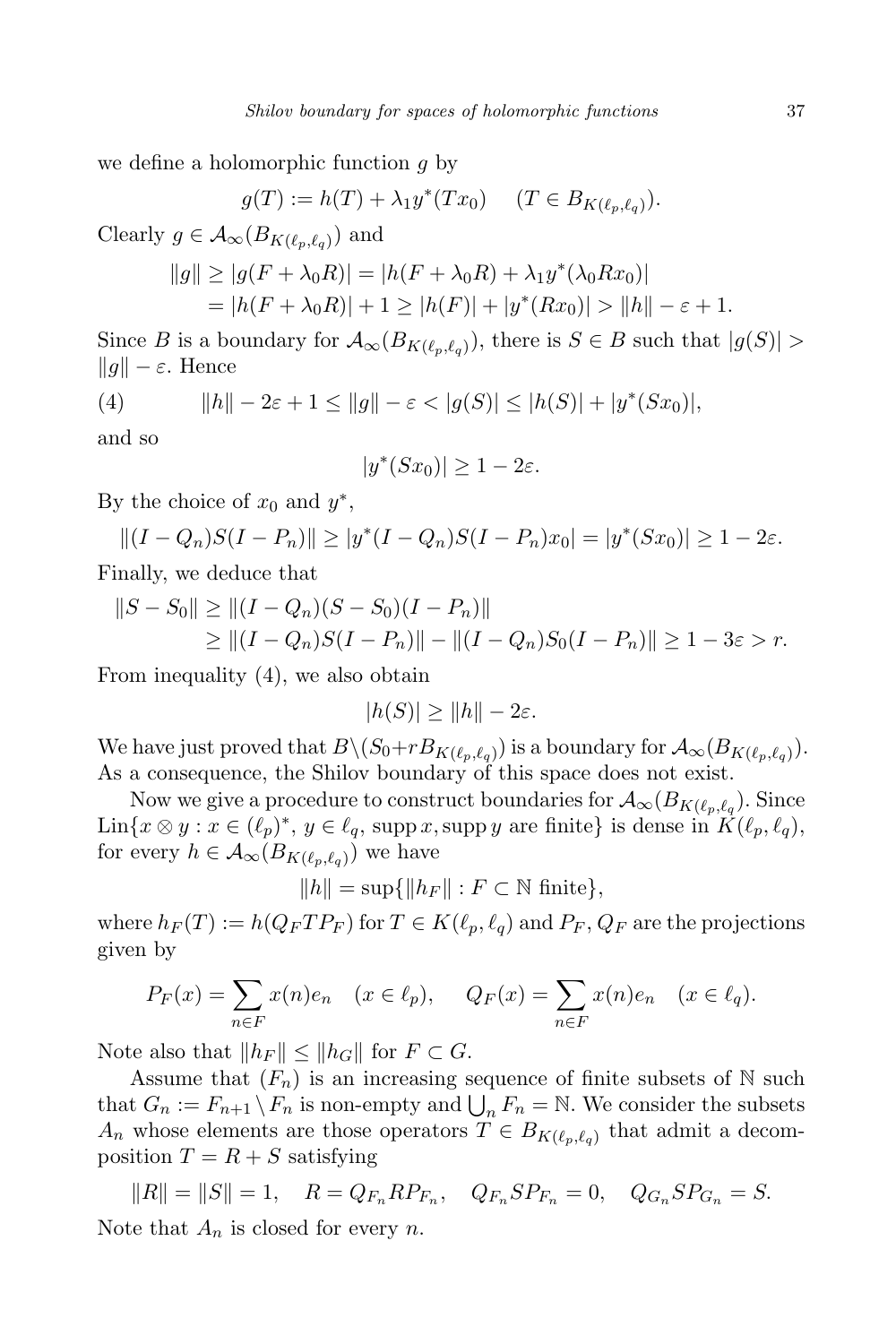We now check that  $B = \bigcup_n A_n$  is a closed boundary for  $\mathcal{A}_{\infty}(B_{K(\ell_p,\ell_q)})$ . Given  $h \in \mathcal{A}_{\infty}(B_{K(\ell_p,\ell_q)})$  and  $\varepsilon > 0$ , there is some finite subset  $F \subset \mathbb{N}$  such that  $||h_F|| > ||h|| - \varepsilon$ . If  $F \subset F_m$ , then also  $||h_{F_m}|| \ge ||h|| - \varepsilon$ . Hence there is an operator  $R \in S_{K(\ell_p,\ell_q)}$  such that  $Q_{F_m}RP_{F_m} = R$  where  $h_{F_m}$  attains its norm and so

$$
|h(R)| \ge ||h|| - \varepsilon.
$$

If  $S \in S_{K(\ell_p,\ell_q)}$  satisfies  $Q_{F_m} S P_{F_m} = 0$  and  $Q_{G_m} S P_{G_m} = S$ , then the operator  $R + \lambda S$  is in the unit ball of  $K(\ell_p, \ell_q)$ , for every complex number  $\lambda$  in the unit disk. The maximum modulus theorem applied to the function  $\lambda \mapsto h(R + \lambda S)$  defined on the complex unit disk shows that there is a complex number  $\lambda_0$  with  $|\lambda_0| = 1$  and such that

$$
|h(R + \lambda_0 S)| \ge |h(R)| \ge ||h|| - \varepsilon.
$$

Since  $R + \lambda_0 S \in A_m$ , B is a boundary for  $\mathcal{A}_{\infty}(B_{K(\ell_p, \ell_q)})$ .

Note that for two positive integers  $n < m$ , if  $T_n \in A_n$  and  $T_m \in A_m$ , then

(5) 
$$
||T_m - T_n|| \ge ||Q_{G_m}(T_m - T_n)P_{G_m}|| = ||Q_{G_m}T_mP_{G_m}|| = 1.
$$

Since every  $A_n$  is closed, the above inequality shows that B is also closed.

By the same argument,  $\bigcup_n A_{2n}$  and  $\bigcup_n A_{2n-1}$  are also closed boundaries for  $\mathcal{A}_{\infty}(B_{K(\ell_p,\ell_q)})$ . In view of (5), the distance between them is at least 1.

Acknowledgements. This note was prepared while the first named author visited the Universidade de S˜ao Paulo and the second one visited the Universidad de Granada. The authors thank both institutions for the support received and the hospitality. They are also grateful to the referee for his/her careful reading.

## References

- [1] M. D. Acosta, *Boundaries for spaces of holomorphic functions on*  $\mathcal{C}(K)$ , Publ. Res. Inst. Math. Sci. 42 (2006), 27–44.
- [2] M. D. Acosta, L. A. Moraes and L. Romero Grados, On boundaries on the predual of the Lorentz sequence space, preprint.
- [3] R. M. Aron, Y. S. Choi, M. L. Lourenço and O. W. Paques, *Boundaries for algebras* of analytic functions on infinite dimensional Banach spaces, in: Banach Spaces, B. L. Lin and W. B. Johnson (eds.), Contemp. Math. 144, Amer. Math. Soc., 1993, 15–22.
- [4] E. Bishop, A minimal boundary for function algebras, Pacific J. Math. 9 (1959), 629–642.
- [5] Y. S. Choi, D. García, S. G. Kim and M. Maestre, Norm or numerical radius attaining polynomials on  $C(K)$ , J. Math. Anal. Appl. 295 (2004), 80–96.
- [6] T. W. Gamelin, Uniform Algebras, Chelsea, New York, 1984.
- [7] D. J. H. Garling, On symmetric sequence spaces, Proc. London Math. Soc. 16 (1966), 85–106.